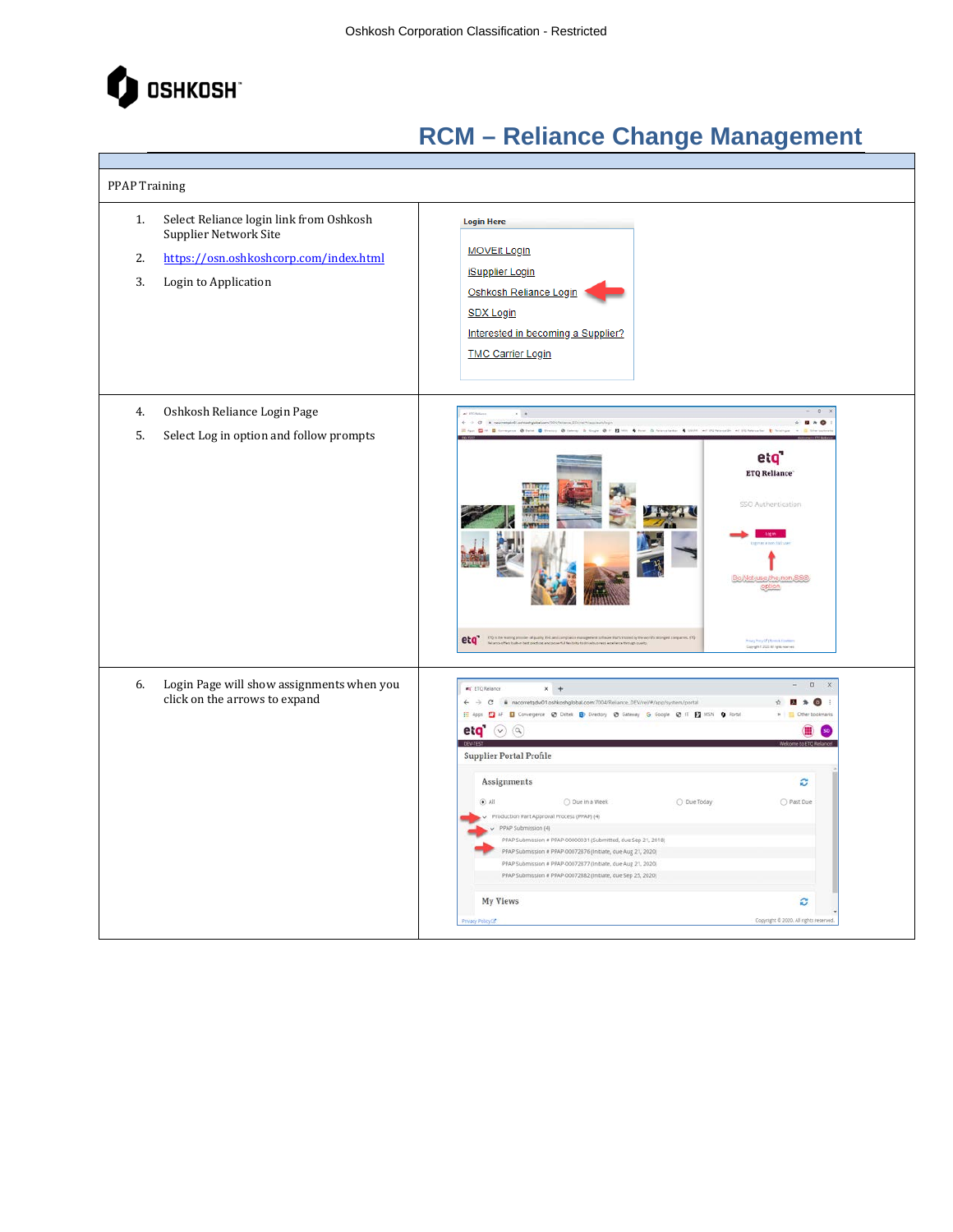

| 7.<br>8.             | Setting favorites for modules access is<br>granted<br>Select the 9 stacked boxes                                                                                                                                                                                                                                                                                                                                                                                                                                                 | <b>SD</b>                                                                                                                                                                                                                                                                                                                                                                                                                                                                                                                                                                                  |
|----------------------|----------------------------------------------------------------------------------------------------------------------------------------------------------------------------------------------------------------------------------------------------------------------------------------------------------------------------------------------------------------------------------------------------------------------------------------------------------------------------------------------------------------------------------|--------------------------------------------------------------------------------------------------------------------------------------------------------------------------------------------------------------------------------------------------------------------------------------------------------------------------------------------------------------------------------------------------------------------------------------------------------------------------------------------------------------------------------------------------------------------------------------------|
| 9.                   | Select All modules                                                                                                                                                                                                                                                                                                                                                                                                                                                                                                               | Star Up to 6 favorite modules<br>from All Modules Page<br>All Modules                                                                                                                                                                                                                                                                                                                                                                                                                                                                                                                      |
|                      | 10. NOTE: Several modules will be greyed out<br>meaning we are either not using the<br>module or you don't have access to the<br>module                                                                                                                                                                                                                                                                                                                                                                                          | $\bigcirc$<br>Corrective Action and<br>Preventive Action (CAPA)<br>Supplier Corrective Act                                                                                                                                                                                                                                                                                                                                                                                                                                                                                                 |
|                      | 11. The modules that are bolded is what you have<br>access to; select the star button beside each<br>module to make it a favorite - Max is 6                                                                                                                                                                                                                                                                                                                                                                                     | Document Control                                                                                                                                                                                                                                                                                                                                                                                                                                                                                                                                                                           |
| 13.<br>16.<br>17. Or | 12. Active modules for suppliers are as follows:<br>PPAP<br>a.<br>$SCAR - BD$<br>b.<br>RCM - Change Management<br>c.<br>Section J Compliance<br>d.<br>Containment - CL1, CL2, FLC<br>e.<br>Supplier accounts will not be able to open<br>anything else<br>14. After setting favorites in previous steps<br>simply click on 9 stacked boxes to open<br>module<br>15. Open RCM, Reliance Change Management,<br>Module by clicking on 9 boxes<br>Select Reliance Change Management<br>18. Select "All Modules" then select Reliance | <b>Export Pre-Clearance</b><br>Nonconforming Material<br>(i)<br><b>Production Part</b><br>Approval Process (PPAP)<br>$\Box$<br>$\times$<br>$x +$<br>en ETQ Reliance<br>a nacorretqdw01.oshkoshglobal.com:7004/Reliance_DEV/rel/#/app/system/por<br>C<br>☆<br>$\Omega$<br>AF E Convergence @ Deltek B Directory @ Gateway G Google @ IT<br>G<br>Other bookmarks<br>eta<br>$\left( \mathbf{q}\right)$<br>$\checkmark$<br>Corrective Action and<br>Preventive Action (CAPA)<br><b>Supplier Portal Profile</b><br>Production Part Approval<br>Process (PPAP)<br>Assignments<br>Reliance Change |
|                      | Change Management                                                                                                                                                                                                                                                                                                                                                                                                                                                                                                                | Management<br>$\odot$ All<br>O Due in a Week<br>O Due Today<br>Section J Compliance<br>> Production Part Approval Process (PPAP) (4)<br>Supplier Containment -<br>CL1, CL2, FLC<br>$\overline{\phantom{a}}$<br><b>My Views</b><br>All Modules<br>You do not have any views.<br>Copyright @ 2020. All rights reserved.<br>Privacy Policy La                                                                                                                                                                                                                                                 |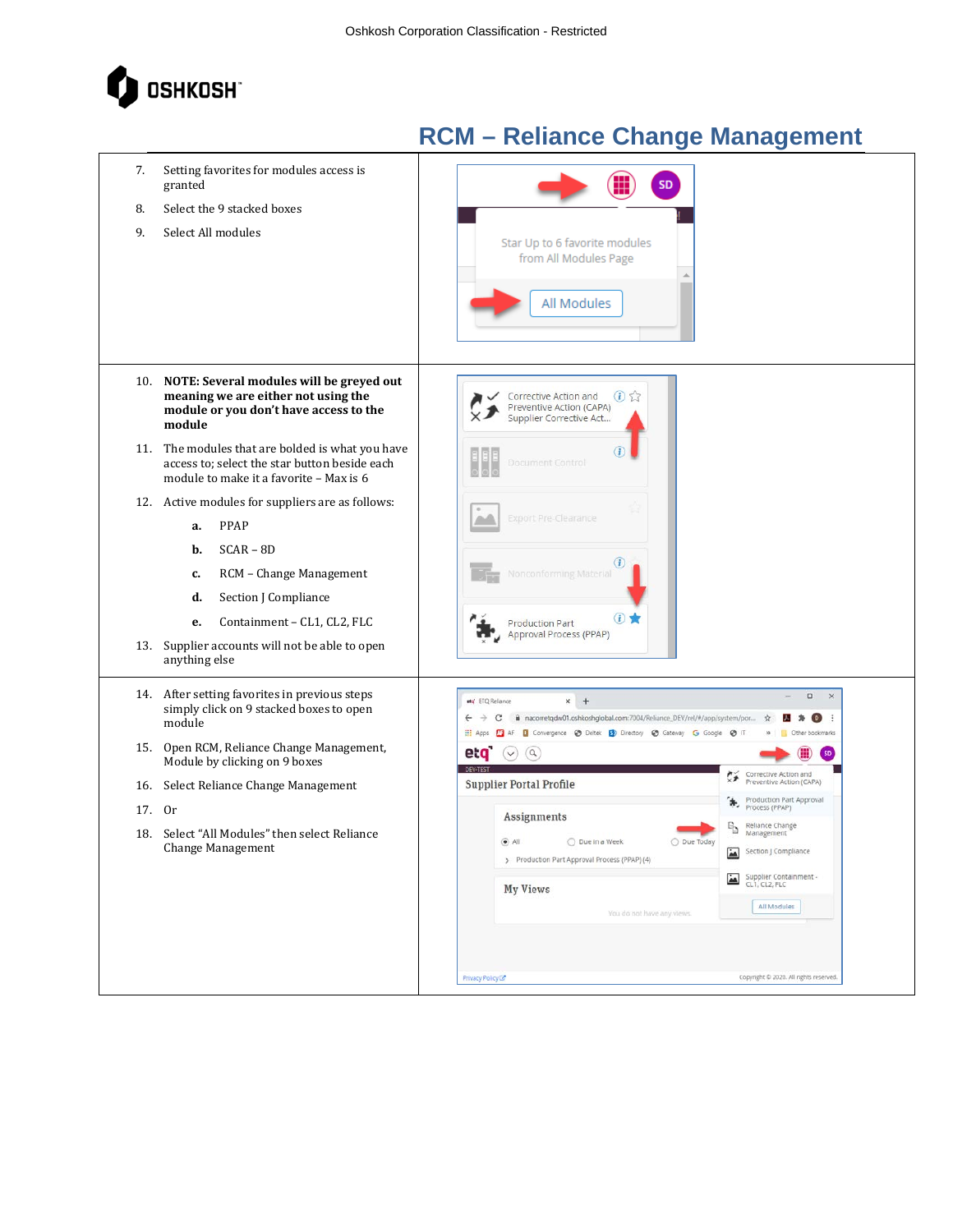

| 19. Multiple navigation options available<br>Reload<br>a.<br>b.<br>Reset<br><b>Expand Rows</b><br>c.<br>d.<br>Export to PDF or Excel<br>Ability to sort on any column<br>20.<br>21.<br>Select any row to open the record and review<br>progress of RCM<br>22. Initiate a new RCM, Reliance Change<br>Management record<br>Select "New Document"<br>23. | etq' $\odot$ $\odot$<br><sup>12</sup> Reliance Change Managem [11]<br><sup>1</sup> Reliance Change Management<br><b>Close Mode</b><br>New Document & Chelood<br>1. Open\All Information<br><b>HY VIEWS</b><br>Il Advanced Fiter   C Reset   III Expand Rows<br>VIEW EILTERS<br>U<br>Number<br>Segment<br>Due Date<br>Excel<br>Reason for Submission<br>Phase<br>$\epsilon$<br>is saved filters<br>ALL VIEWS<br>PDF<br>my <sub>1</sub><br>$\overline{u}$<br>P 1. Open<br>$\Box$<br>RCM-012645<br>Defense Production<br>Permanent Product Change<br>First Approva<br>Aug 28, 2020<br>12606656<br>BCM-012647<br>Defense Production<br>12609666<br>All information<br>$\Box$<br>Temporary Process Change<br>Second Approval<br>Aug 28, 2020<br>RCM-012647<br>SCRP (Supplier Cost<br>o<br>Defense Production<br>Second Approva<br>Aug 28, 2020<br>12609656<br>CJ 2. Closed<br>RCM-012648 Defense Production<br>12604656<br>n<br>Temporary Process Change<br>Third Approval<br>Aug 28, 2020<br>C 3. Voided<br>RCM-012649 Defense Production<br>12605999<br>$\qquad \qquad \Box$<br>Permanent Process Change<br>Third Approval<br>Aug 28, 2020<br>Ca All Change Requests<br>RCM-012650 Defense Production<br>n<br>Permanent Product Change<br>First Approval<br>Aug 28, 2020<br>12607999<br>etq'<br>$\alpha$<br>QA<br>$E_{\rm{h}}$<br><b>Reliance Change Management</b><br><b>C</b> New Document<br>C Reload |
|--------------------------------------------------------------------------------------------------------------------------------------------------------------------------------------------------------------------------------------------------------------------------------------------------------------------------------------------------------|-------------------------------------------------------------------------------------------------------------------------------------------------------------------------------------------------------------------------------------------------------------------------------------------------------------------------------------------------------------------------------------------------------------------------------------------------------------------------------------------------------------------------------------------------------------------------------------------------------------------------------------------------------------------------------------------------------------------------------------------------------------------------------------------------------------------------------------------------------------------------------------------------------------------------------------------------------------------------------------------------------------------------------------------------------------------------------------------------------------------------------------------------------------------------------------------------------------------------------------------------------------------------------------------------------------------------------------------------------------------------------------------------------|
|                                                                                                                                                                                                                                                                                                                                                        | 1. Open\All Information<br><b>MY VIEWS</b><br>C Reset<br>ៀវ Advanced Filter<br><b>VIEW FILTERS</b>                                                                                                                                                                                                                                                                                                                                                                                                                                                                                                                                                                                                                                                                                                                                                                                                                                                                                                                                                                                                                                                                                                                                                                                                                                                                                                    |
| 24. Complete any required and or optional fields<br>per your segment in Change Summary<br>NOTE: anything with a Red * is<br>a.<br>required to be completed<br>Conditional fields exist depending<br>b.<br>what you choose as Reason for<br>Submission                                                                                                  | <b>Change Summary</b><br>Change Number<br>* Segment<br>$\times$ $\times$<br>Please Save<br>Defense Production<br>Temporary or Permanent submissions must be approved by Oshkosh before any changes are made to the product or<br>process.<br>Submission by<br>* Reason for Submission<br>Internal Submission<br>Temporary Process Change<br>· Supplier Submission<br>Temporary Product Change<br>Permanent Process Change<br>Permanent Product Change<br>SCRIP (Supplier Cost Reduction Idea Progr<br>Obsolete Part<br>* Drawing Change<br>* Temporary Change Qua<br>* Temporary Deviation Du<br>Required<br>Sep 28, 2020<br>圖<br>100<br>×<br>O Yes<br>$O$ No                                                                                                                                                                                                                                                                                                                                                                                                                                                                                                                                                                                                                                                                                                                                         |
| 25. Complete any required and or optional fields<br>per your segment in Change Summary<br>Enter detailed description of the<br>a.<br>change and rationale                                                                                                                                                                                              | * Requested Implementation Date<br>画<br>$\times$<br>Sep 30, 2020<br>Program<br>* Supplier Reason<br>$\Box$<br>a.<br>Manufacturing Request: Temporary<br>Deviation<br>Manufacturing Request: Notification of a<br>$\times$<br>Permanent Process Change<br>PO Due Date<br>$*$ PO#<br>Buyer<br>曲<br>Joe Black<br>Sep 25, 2020<br>$\times$<br>If Applicable<br>* Description of the Proposed Change (Change To)<br>Ener description of proposed change<br>* Rationale for the Change<br>Enter rational for the change                                                                                                                                                                                                                                                                                                                                                                                                                                                                                                                                                                                                                                                                                                                                                                                                                                                                                     |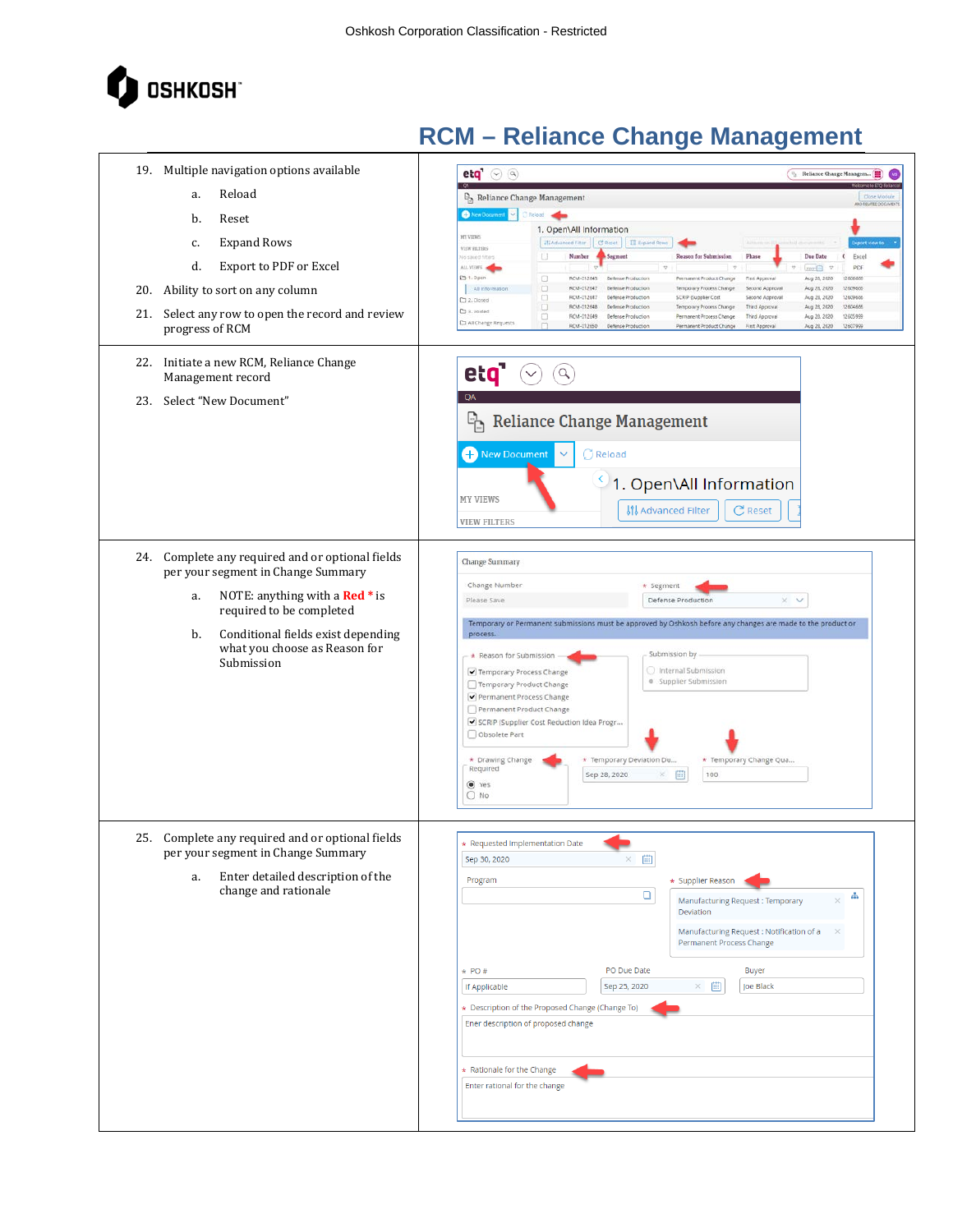

| 26. Complete any required and or optional fields<br>per your segment in Change Summary<br>Red-Line drawing is required for all<br>a.<br>submissions except SCRIP                                                                                     | * What is the benefit to Oshkosh Corporation?<br>Enter the benefit to Oshkosh<br>* SCRIP Title<br>Enter SCRIP, Supplier Cost Reduction Idea Program Title<br>Attach a red-line drawing, marked up image, or any other supporting information<br>to assist in communication of the change request.<br>Attachment(s)<br>1 File(s)<br>$i \pm 2$ 8. $\hat{v}$<br>QC-0825 Defense.docx<br>$\pm$ Download All<br>Add File(s)<br>- Change Made<br>Supplier Location<br>O Oshkosh Location<br>O Tier 2 Supplier Location                                                                                                                                                                                                                                                               |
|------------------------------------------------------------------------------------------------------------------------------------------------------------------------------------------------------------------------------------------------------|--------------------------------------------------------------------------------------------------------------------------------------------------------------------------------------------------------------------------------------------------------------------------------------------------------------------------------------------------------------------------------------------------------------------------------------------------------------------------------------------------------------------------------------------------------------------------------------------------------------------------------------------------------------------------------------------------------------------------------------------------------------------------------|
| 27. Complete any required and or optional fields<br>per your segment in Change Summary<br>Supplier information will default<br>a.<br>except for ERP Supplier Number<br>Enter Technical Contact we can<br>b.<br>reach out if needed for clarification | Supplier Information<br>A Collapse All<br>自动<br>+ Add Record<br>Diskort 1-tott < ><br>о<br>+ Oldest to newest<br>Supplier Lookup<br>OSN Supplier Number<br>ERP Supplier Number<br>Supplier Name<br>o<br>$\odot$<br>Supplier Com X V<br>12121212121 × V<br>Supplier Company<br>9999<br>Supplier Manufacturing Address<br>Supplier Contact(s)<br>Telephone Number<br>Email Address<br>Enter Address<br>26826<br>dwilliams@oshkoshcorp.com<br>٠<br>Supplier, User X<br>(dwilliams@os<br>hkoshcorp.co<br>(m)<br>Submitter Technical (Engineering)<br>Contact information<br>* Submitter Technical Contact Pho<br>· Submitter Technical Contact Email<br>+ Submitter Technical Contact<br>Enter Technical Contact<br>Enter Phone<br>Enter email                                     |
| 28. Complete any required and or optional fields<br>per your segment in Change Summary<br>Enter part information changes<br>a.<br>If multiple use the "Add Record"<br>b.<br>button to duplicate fields.                                              | <b>Product Information</b><br>* Collapse All<br>+ Add Record<br>自动<br>$\Box$<br>DSelected: Staff < ><br>+ Oldest to newest<br>Product Lookup<br>+ Oshkosh Purchase Level Part #<br>+ Engineering Revisi.<br>+ Part Name<br>$\Box$<br>$\odot$<br>12604666<br>$\mathbb{A}^{\prime}$<br>Enter Part Name<br>Lower Level Part Revi<br>Lower Level Part Name<br>Supplier Part #<br>Oshkosh Lower Level<br>Design Responsibility<br>Safety/Government Regulation<br>- + Production Part<br>+ Aftermarket Part -<br>+ Prototype Part<br>O Oshkosh<br>O Yes<br>O Yes<br>$•$ Yes<br>O Yes<br>$O$ No<br>$\odot$ No<br>O Supplier<br>$\frac{O}{O}$ No<br>$O$ No<br>O other<br>Attachment<br>0 File(s)<br>No Film<br>Add file(s)                                                            |
| 29. Complete any required and or optional fields<br>per your segment in Change Summary<br>Enter Cost Effect of the change and<br>a.<br>extended information                                                                                          | Cost Information - Impact Per Part<br>All fields are required if Cost Effect is 'increase' or 'Decrease'.<br>Explain cost change per unit of measure (i.e. \$20 per part)<br>* Annual Purchase Volume<br>· Total Cost Impact<br>. Cost Effect<br>* Cost per Part<br>USD<br>USD<br>100<br>1.00<br>100.00<br>O Increase<br>Decrease<br>O No Impact<br>» Reason for Estimated Increase/Decrease<br>Enter Reason for Increase/Decrease<br>Additional Cost Information<br>Press Refresh to calculate total<br>Materials<br>Transportation<br>Labor<br>Equipment<br>10.00<br>USD.<br>10,00<br>USD.<br>USD<br>10.00<br><b>USD</b><br>10.00<br>New Tooling<br>Other Cost<br>Other Cost Description<br>10.00<br>10.00<br>USD<br>USD<br>Enter Other Descrition<br>Total<br>USD.<br>60.00 |